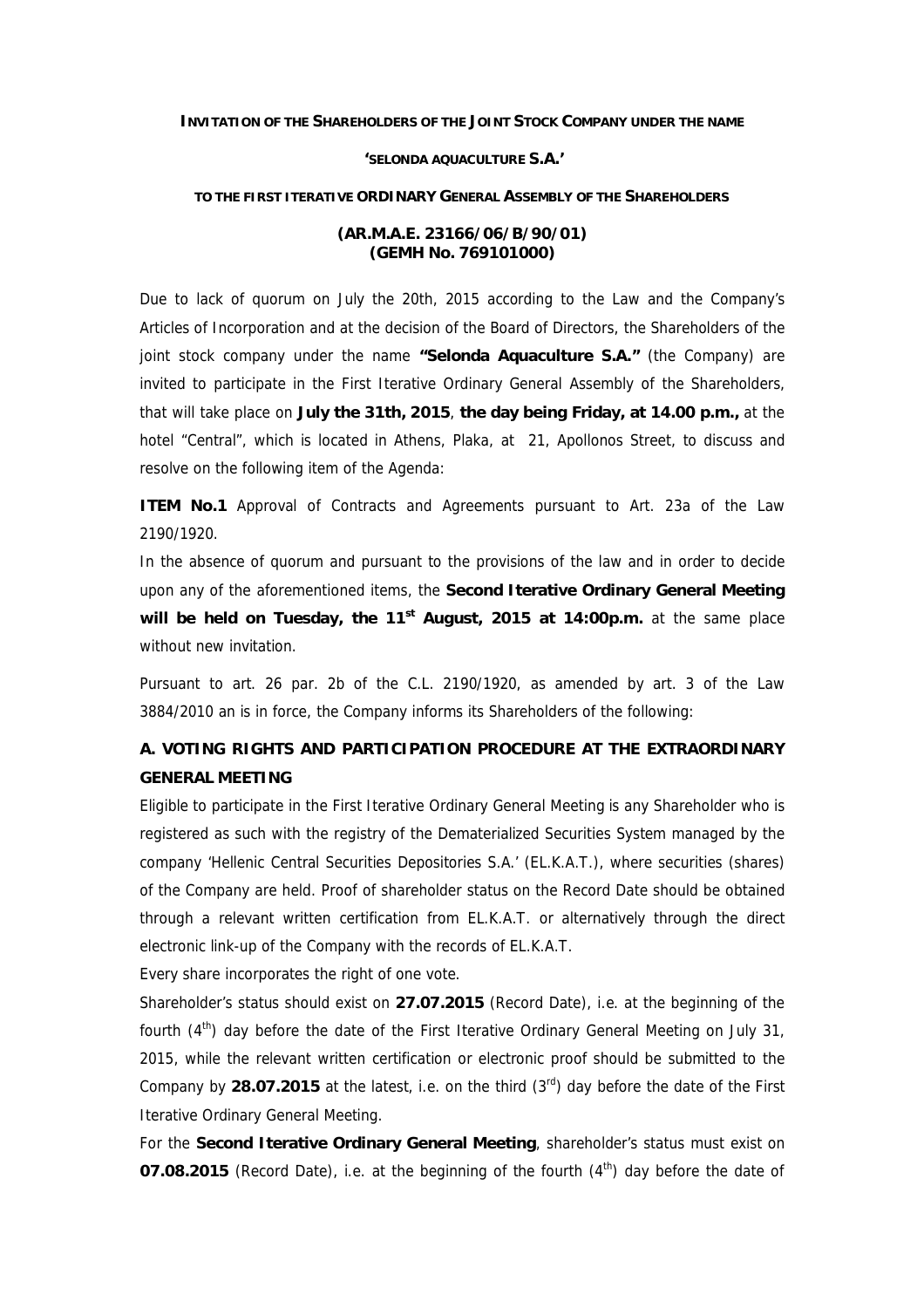the Second Iterative Ordinary General Meeting of August 11th, 2015, while the relevant written certification or electronic proof should be submitted to the Company by **08.08.2015** at the latest, i.e. on the third  $(3<sup>rd</sup>)$  day before the date of the Second Iterative Ordinary General Meeting.

Only those who have shareholder status on the said Record Date shall be considered to be entitled to participate and vote in the Iterative Ordinary General Assembly. Any shareholder who is not in compliance with the provisions of article 28a of Law 2190/1920 may participate in the Iterative Ordinary General Assembly only after the Meeting has provided relevant authorization.

The exercise of the above rights does not require shareholders to block their shares or comply with any other relevant procedures, which limit the ability to sell or transfer their shares in the time period between the record date and the date of the Iterative Ordinary General Assembly.

### **B. VOTING RIGHTS PROCEDURE THROUGH PROXY**

The shareholder who is eligible to attend the Iterative Ordinary General Assembly may vote either in person or through a proxy. Each shareholder (legal entity or natural person) may appoint up to three (3) proxies for one and only General Meeting or for as many Meetings take place in a defined time.

If a shareholder holds Company's shares that are held in more than one securities account, the shareholder may appoint different proxies for the shares that are held in each securities account.

A proxy who acts for more than one shareholder may vote differently on behalf of each shareholder.

The proxy votes pursuant to the shareholder's orders, if they exist, and is obliged to file the voting orders for at least one (1) year from the date the Shareholders' Minutes record is filed within the competent authority or from the date of its promulgation, if it is necessary. The non compliance of the proxy with the obtained orders does not affect the value of the General's Meeting decisions even if the proxy's vote is a "casting vote".

The proxy is obliged to disclose to the Company before the commencement of the Iterative Ordinary General Assembly any specific fact that would be useful to shareholders in order to determine whether there is a risk of the proxy serving interests other than the shareholder's interests. Within the context of this paragraph, conflict of interest may arise in cases where the proxy: a) is a controlling shareholder of the Company or is another legal entity or entity controlled by that shareholder, b) is a Member of the Board of Directors or of the management team of the Company or of a shareholder controlling the Company, or of another legal person or entity controlled by a shareholder controlling the Company, c) is an employee or certified public accountant of the Company or of a shareholder controlling the